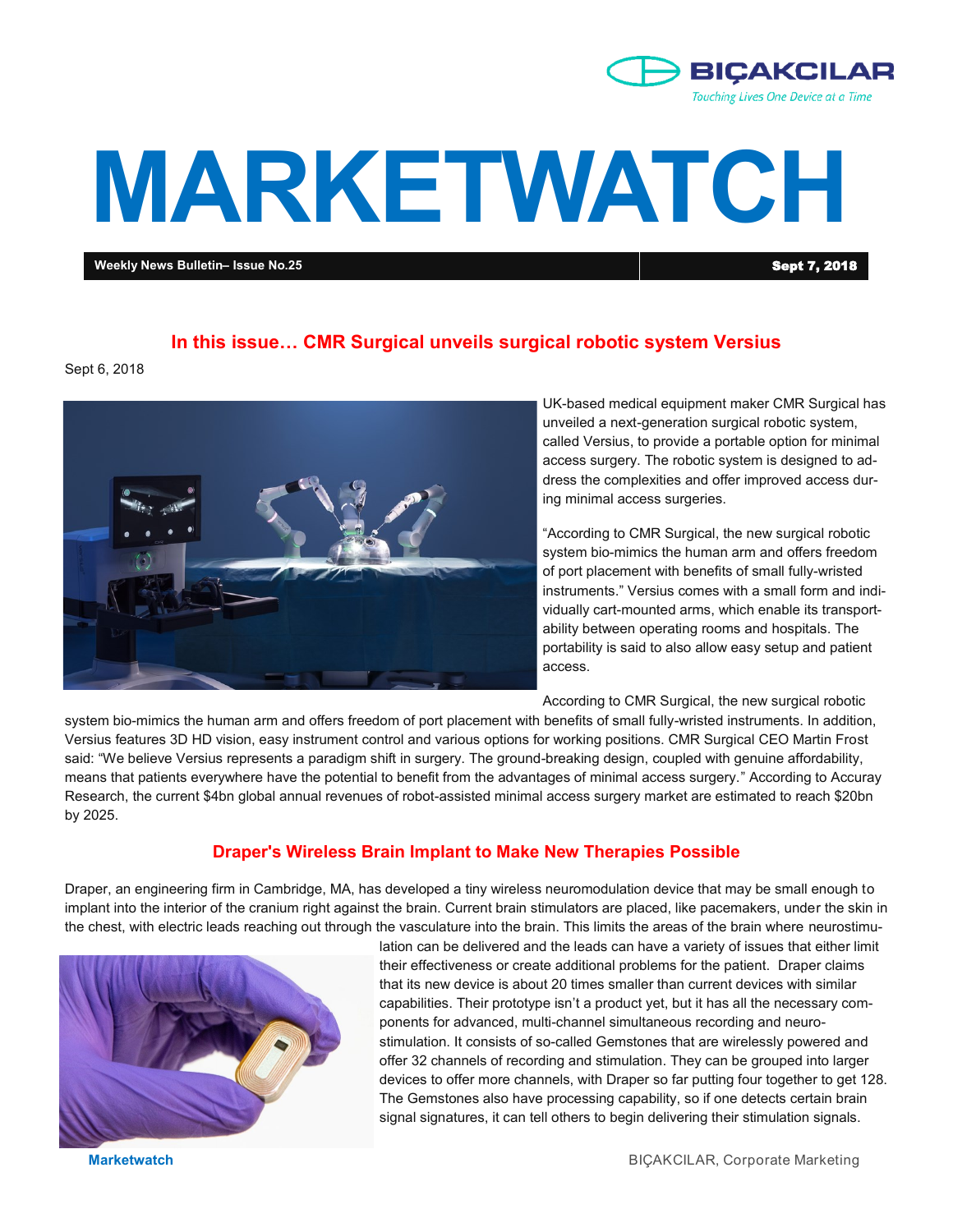# **In this issue… Disposable diagnostics: fighting antimicrobial resistance in the field**



Dr Maria Daniela Angione of Trinity College Dublin has developed an electronic chip intended for use as part of a disposable diagnostic tool. Now undergoing preclinical trials, it could quickly detect bacterial infections and help address the growing problem of antimicrobial resistance. Antimicrobial resistance is one of the defining healthcare challenges of our times. As more bacteria become resistant to the drugs designed to treat them, we face the possibility of a return to a pre-antibiotic age of infectious disease.

Already, some 700,000 deaths each year are being attributed to antimicrobial resistance, a figure that could surge to 10 million by 2050 if the situation isn't rectified. We are seeing the likes of drug-resistant hospital infections (such as MRSA and C. difficile), multi-drug-resistant pneumonia, and a barely treatable strain of gonorrhoea. This is clearly a complex problem, with no

straightforward solution. However, one key piece of the puzzle will be minimising inappropriate antibiotic use. At present, antibiotics are prescribed far more than they ought to be. The Center for Disease Control and Prevention (CDC) estimates that up to half of antibiotic use in humans, and much of antibiotic use in animals, is unnecessary and inappropriate. Improving 'antibiotic stewardship' (i.e., being responsible about how they're taken) would make everyone safer.

"There is a clear need for rapid detection of viruses and bacteria." Unfortunately, the issue is compounded by a lack of rapid diagnostic tests. Since traditional culture-based tests can take days to return results, antibiotics are often prescribed before the patient has a definitive diagnosis. Oftentimes, this means they end up taking antibiotics for non-bacterial infections. As Dr Maria Daniela Angione, a researcher at Trinity College Dublin, explains, rapid detection is important for several reasons – not just for reducing antimicrobial resistance, but also for controlling the spread of disease.

"The current tests to identify bacterial infection require cell cultures, or they are based on immunoassay tests or PCR, which are extremely time consuming and require access to specialist facilities," she says. "In the primary care setting, the gold standard for urinary tract infections for example is still cell culture, which takes three days for the bacteria identification. It's a long time if you require a rapid answer." She adds that, while there are currently a few techniques available for rapidly detecting infections, their usage is hampered by price. "They are based on an antigen detection test, but they are quite expensive and require specialised equipment," she says. "So there is a clear need for rapid detection of viruses and bacteria. Ideally this should be low cost and applicable at the point of care, or without the assistance of highly trained medical personnel."

DIY diagnosis: using disposable tools for rapid, accurate detection of bacteria- Angione is currently working on a device that could dramatically improve the situation. Specifically, she has developed an electronic chip that will be integrated into a sensing platform and used as a disposable diagnostic tool.

"The first barrier that I see is related to the patients – they may have some expectations when they go to the GP, and clinicians might be reluctant to update their traditional approach that has been in use for so many years," she says. "Also, the pharmaceutical companies need to produce new antibiotics but they have little funding to invest in this area. So it's not just the development of the technology that is a challenge." All this said, she holds high hopes for the future, pointing out that the device's advantages speak for themselves. As it uses integrated circuits and low-cost electronic components, it is not only sensitive but cheap and easy to make. This means it could be suitable for use in remote, low-income settings – not to mention available in the pharmacy. "It could facilitate diagnosis and enable a targeted therapeutic plan at an early stage of bacterial or viral infection, reducing the healthcare cost," she explains. In the short term, she's hoping to work together with industry and clinicians to source more funding. "Of course it's a long process, but there are a few opportunities so I'm hoping to get more funding and to develop tools to validate the technology, bringing it to the market as soon as possible," she says. "We hope that this interest will generate the support required to advance the technology to a point of commercialization in the next five years."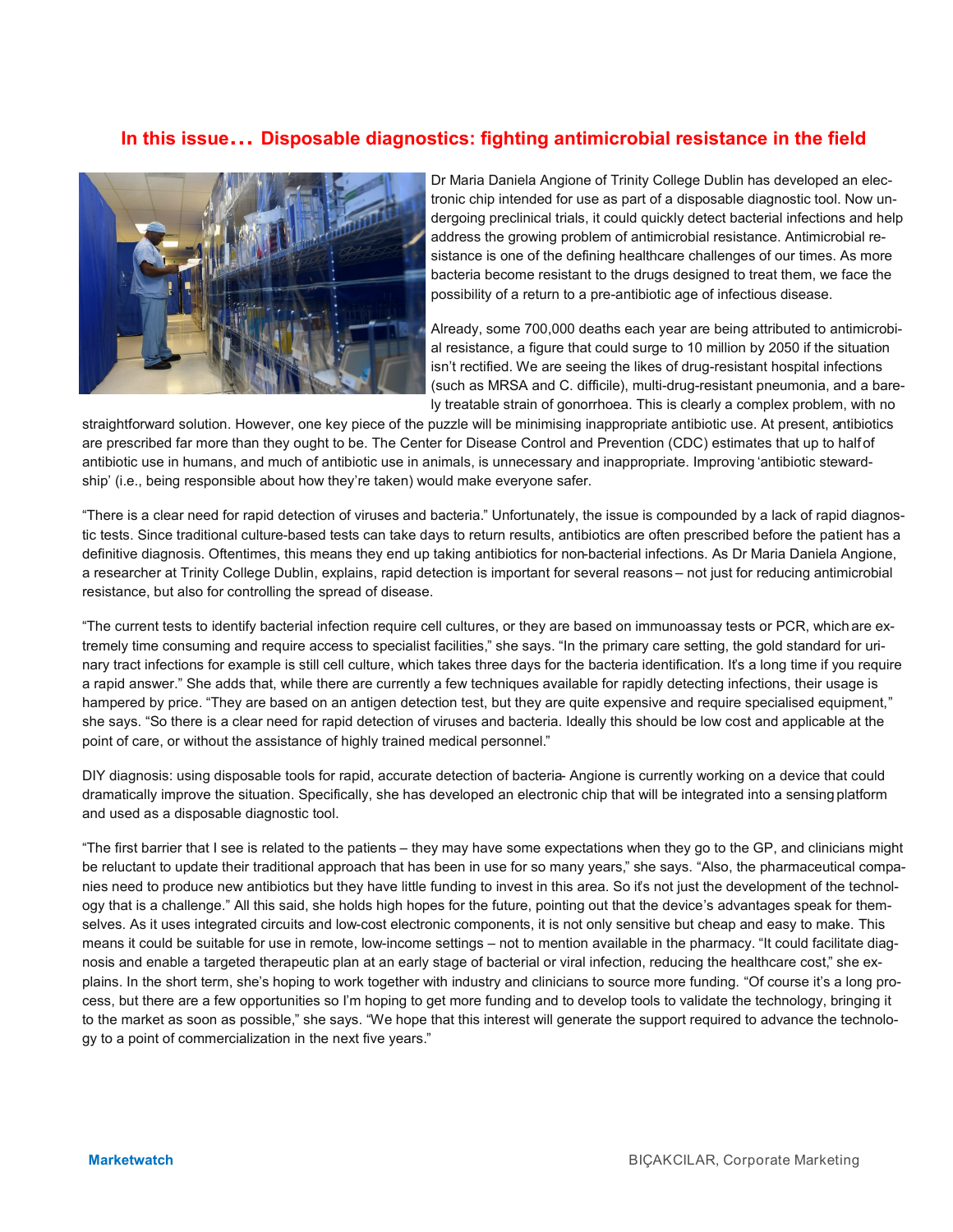

## **Inside Costa Rica's super-sized medical device sector**

In 2017, medical devices became Costa Rica's top export, surpassing the agricultural sector for the first time in the country's history. With more than 70 medical device companies operating in Costa Rica, how has this small nation managed to develop such a successful and fast-growing medical technology sector?

For developing nations, perhaps the foremost principle driving sustainable economic success is diversification. Diversified economies are more resilient against downturns and less vulnerable to shock changes in the commodities markets. For an effective demonstration of the dangers of relying too much on a single sector, one need look no further than the economic meltdown of oildependent Venezuela, where crashing oil prices have sparked hyperinflation, food shortages and

civil unrest. One country that has clearly gotten the message on the benefits of diversification is Costa Rica, the Central American nation of five million inhabitants that Organisation for Economic Co-operation and Development (OECD) secretary-general Ángel Gurría praised as "a development success story" during the presentation of the OECD's latest economic survey of the country in April this year.

Only a few decades ago, Costa Rica was principally known for its agricultural exports of products such as fruits, coffee and sugar, but since the late 90s, the country has made great strides in educating its workforce and nurturing new high-tech and service-based sectors, including consumer electronics, finance and tourism.

""We needed to make sure that we found, as a country, an industry that we knew was going to be a very stable industry in terms of growth," says Madrigal. "We knew that with the forecast of the medical device and healthcare industry, this was an industry that would clearly prove to be very stable. So we started working on a strategy to promote, leveraging Baxter's experience in the country, and start attracting a number of other companies along the same path as Baxter." Jumping forward to 2018, the progress of the medical device sector in Costa Rica is impressive. Medical equipment exports from Costa Rica have tripled since 2007, says Madrigal, and last year the life sciences industry overtook agriculture to become the country's top export, with a combined export value of just under \$3bn comprising 27% of Costa Rica's outgoing trade. The country is second only to Mexico as a medical device exporter in Latin America.

Over the years, the Costa Rican medical device industry has itself expanded and diversified, with growing sophistication in the devices manufactured locally. "We used to be pretty much just disposables, and today we have a very good balance between disposables, medical and surgical instruments, therapeutic devices, and now we're going into diagnostic equipment," Madrigal notes. "Cardio medical devices are by far the largest export in the country, but we have orthopaedics, we have diagnostic equipment, we have endoscopy, neuromodulation, infusion systems, optics – so we really have diversified. We typically say that we cover the whole body."

Today's medical device sector in Costa Rica is made up more than 70 companies, including major multinational players, such as Baxter, Medtronic, Allergan, Boston Scientific and Hologic. Other factors are related to Costa Rica's high standards of education, which has boosted the country's pool of skilled labour, perfect for a highly regulated industry that must conform to exacting quality measures. Costa Rica has even established – in conjunction with the University of Minnesota – Latin America's first Master's degree in medical devices. "Costa Rica has dedicated at least 8% of our GDP to education," says Madrigal. "That has led to having the ideal labour force that is highly educated, that is easily trainable, and that understands the demands of the medical device industry." Costa Rica also benefits from its geographic location, with strong links to the US and Europe, as well as generally high fluency in English in the population, which explains the heavy presence of US-originating companies in the market. "

Adjusting to a digital future- Each year, CINDE organises the Life Sciences Forum Costa Rica to bring the industry together and discuss the prevailing issues and opportunities in medical equipment and technology. This year's event will take place in October – so what is on the sector's mind this year? As is par for the course in virtually any industry in the 21st century, digital dominates the discussion. "

"Looking to the future, Madrigal says the country expects to increase its annual medical device export value from around \$3bn now to \$5bn by 2020, an ambitious goal that might well be achievable on the evidence of the sector's soaring rise so far. "We have been working on understanding the global incentives that are given in competitive countries, and we are working on potentially visualising to the government some incentives that are more on the innovation side," Madrigal says. "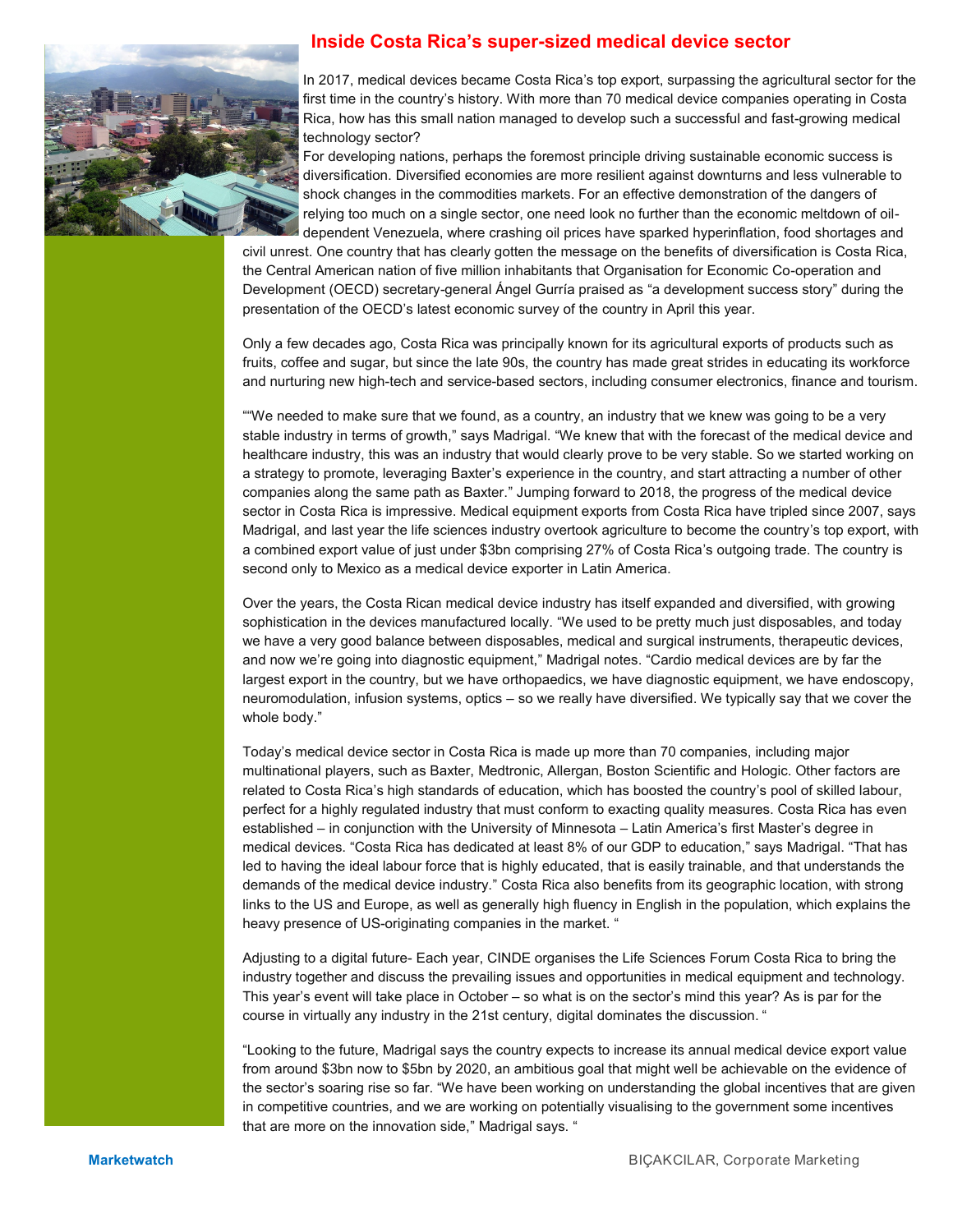# **Wireless charging: the breakthrough medical devices are waiting for?**



Miniature implants hold the possibility for drug delivery, continuous monitoring and personalised treatment wrapped up in a compact in vivo device. Now, researchers at MIT and their colleagues , have developed a new system that can wirelessly power and communicate with medical implants inside the body, a huge step in realising their potential. Personalised implants could drastically change the way medical treatments are given and received, but issues surrounding the invasiveness of such devices have hindered research. To reduce the impact these have on the body, researchers from the Massachusetts Institute of Technology (MIT) have collaborated with scientists from Harvard Medical School and Brigham and Women's Hospital in the US to create a tiny battery-less implant, which can be powered from outside the body. The hope is that by eliminating the need for batteries, implantable devices could be made much smaller and less invasive. The researchers believe that their new technology, called In Vivo Networking (IVN), could revolutionise the design of medical devices and unlock a new frontier of better drug delivery, monitoring and personalised treatments.

How does it work?

The implants used in the collaborative study are roughly the size of a grain of rice and can be placed deep within the body where they are powered by radio frequency (RF) waves.

During animal testing, the researchers demonstrated that these waves are capable of powering devices located 10cm deep in tissue, from a distance of 1m.

Such implants have various applications and so their use in treatment would depend on what a patient required. For instance, the miniature implants could release drugs directly into a region of body on a controlled time frame, or could be placed in other areas to provide stimulation when necessary.

Senior author of the wireless charging study Professor Fadel Adib explains the challenges his team faced: "Our goal was to wirelessly power and communicate with tiny devices implanted deep within the human body.

"The key challenge in realising this goal is that wireless signals attenuate significantly as they go through the human body. This makes the signal that reaches the implantable sensors too weak to power it up."

The researchers addressed the weak nature of radio waves inside the body by using numerous antennas to emit signals at marginally different frequencies. These waves then overlapped and integrated during travel and the overlapping of high points generated enough energy to power an implant. The wireless tech is also capable of powering more than one device at a time, which could be useful should a patient require simultaneous treatment in several areas of the body.

Despite the challenges, the implants have been successfully tested inside various living mammals, but particularly in swine models. During these swine tests the device was implanted under the pig's skin, as well as 10cm-deep in the animal's stomach. The research team believe that when the implants can finally be tested in humans they could be life-changing for patients suffering from numerous diseases.

What impact could the technology have?

"In vivo networking can enable many applications, like performing controlled drug delivery to treat diseases like malaria or Alzheimer's when placed inside smart pills, measuring the condition of organs and tissues – such as pressure, glucose, gut microbiome – and sending data to the outside world; and treating diseases like Parkinson's or epilepsy when integrated with deep brain stimulators," says Adib. Brigham and Women's Hospital assistant professor Giovanni Traverso has also highlighted other potential medical implications of the device. In an earlier interview with Digital Trends he said: "The incorporation of [this] system in ingestible or implantable device could facilitate the delivery of drugs in different areas of the gastrointestinal tracts. "Moreover, it could aid in sensing of a range of signals for diagnosis, and communicating those externally to facilitate the clinical management of chronic diseases."